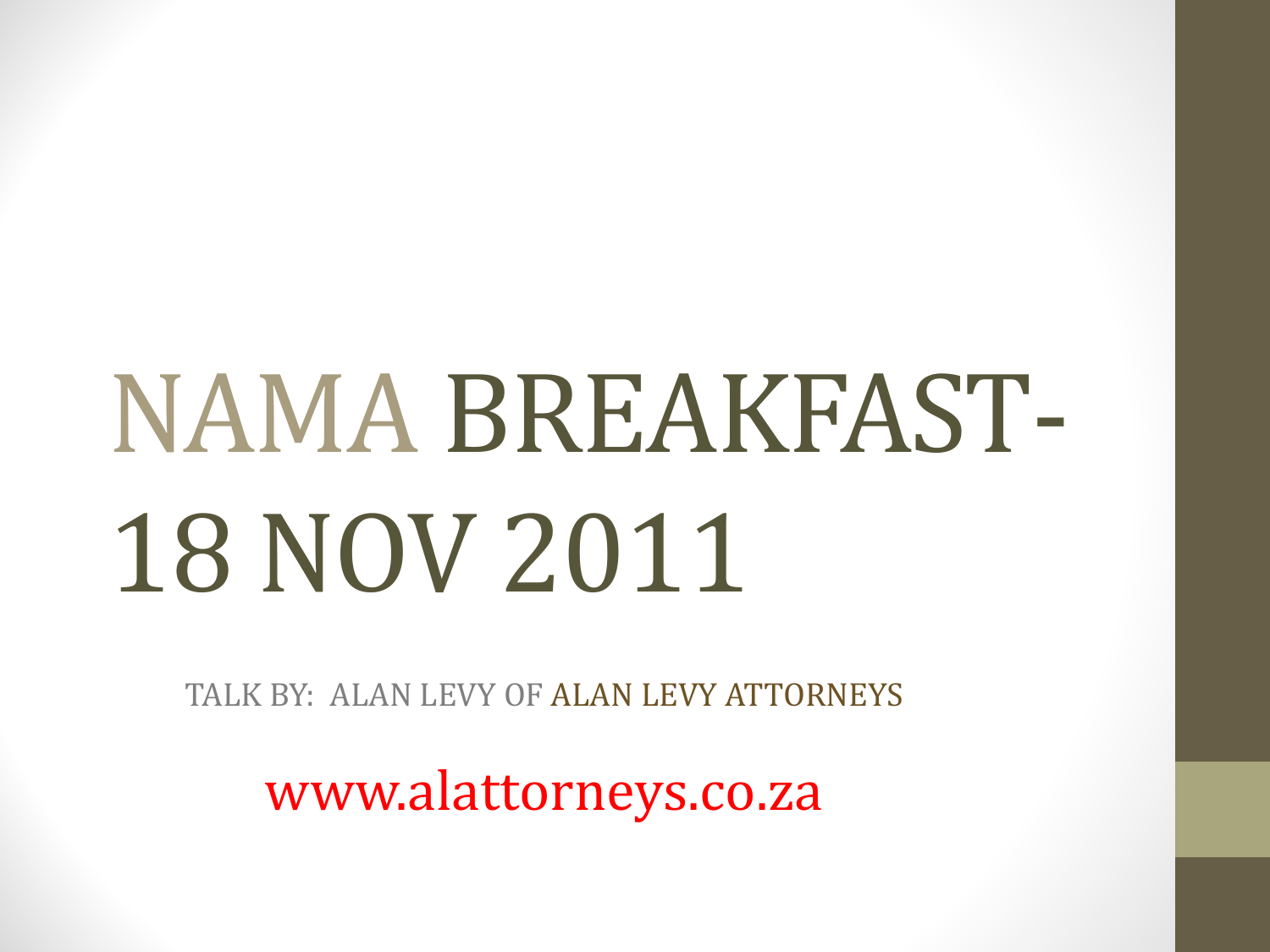## TOPIC: THE LEGALITY OF CUTTING ELECTRICITY

#### THE SCENARIO:

- **THE CHAIRMAN SITS FIRMLY PLANTED IN HIS CHAIR FURIOUS ABOUT LEVY** DEFAULTERS NOT PAYING THEIR LEVIES SURROUNDED BY HIS SIMILAR FRUSTRATED TRUSTEES STARING THE BODY CORPORATE'S ATTORNEY DIRECTLY IN THE EYES AS HE DEMANDS
- $\Box$  TO RESOLVE TO CUT OFF THE FLECTRICITY TO ANY OWNERS UNIT WHERE THE LEVY ACCOUNT IS IN ARREARS.
- $\square$  THE ATTORNEY HESITATES... IS THE BODY CORPORATE ENTITI ED TO TAKE SUCH STEPS? IS SUCH AN ACT LEGAL? WHAT LEGISLATION IS PERTINENT?
- WHAT ABOUT A LANDLORD, CAN HE CUT OFF A TENANTS ELECTRICITY?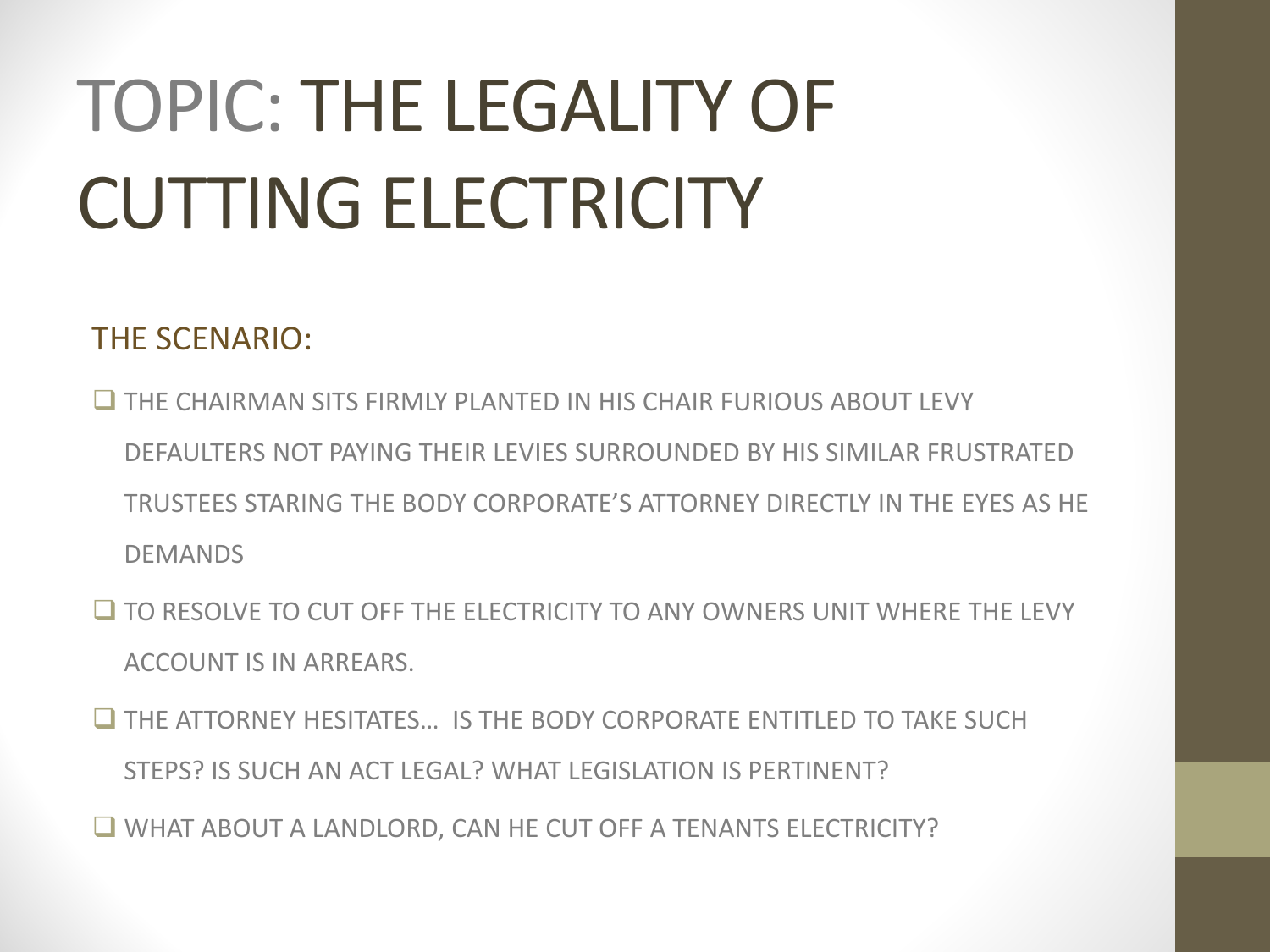THE NAIL - BITING QUESTION:

#### **WHAT EXACTLY IS THE LEGAL POSITION REGARDING A BODY CORPORATE TERMINATING THE ELECTRICAL SUPPLY TO LEVY DEFAULTERS UNITS?**

 **AND WHAT ABOUT A LANDLORD DOING IT TO A TENANT**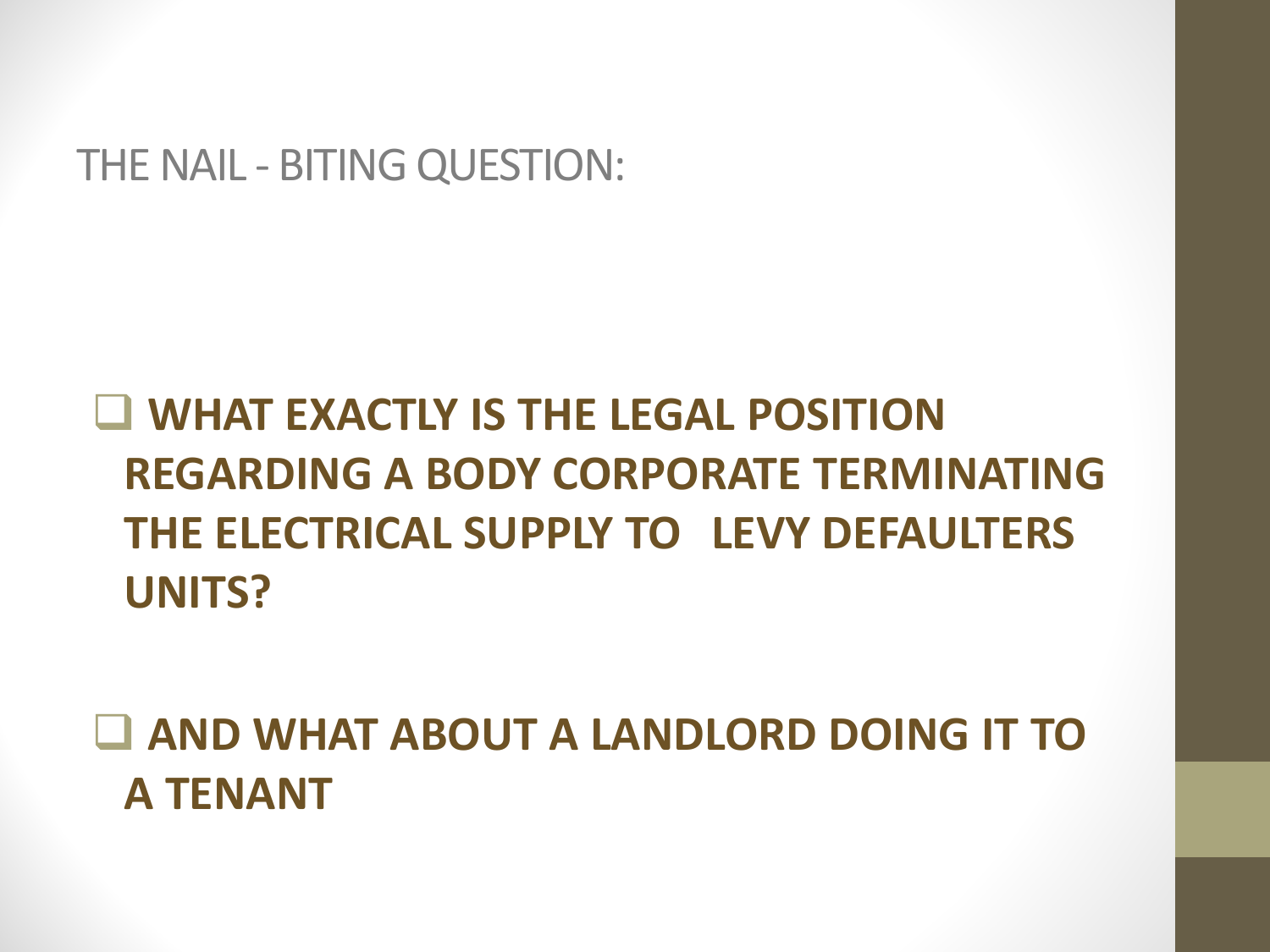There are 3 applicable pieces of legislation (there were 4, but 1 has been repealed):

• Section 14(1) of **The Electricity By Laws of the Greater Johannesburg Metropolitan Municipality** provides that when any consumption charges due to the Council for electricity supplied are in arrear, the council may at any time without notice disconnect the **supply** to the electrical installation.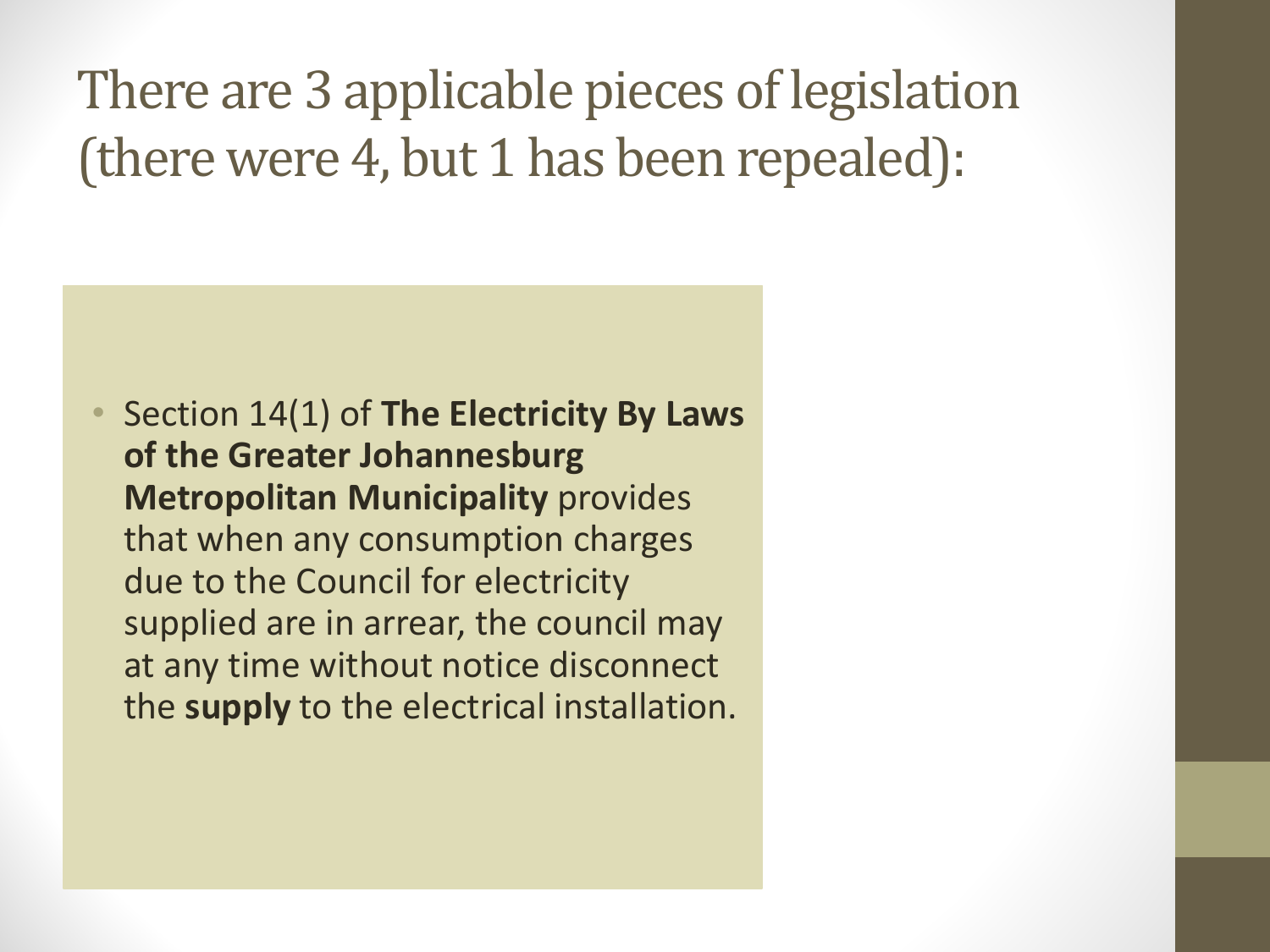### **What now is the "supply" – Let's look at some definitions in the By-Laws**

**"service connection" –** means the cable or conductor leading from the supply main to the point of supply of the electrical installation and includes any high voltage or other equipment connected to that cable or conductor, any meter and any board, panel or other device to which the meter is fixed and all installation work and apparatus associated with the said equipment, meter or other device installed by the council;

**"supply"** – means a supply of electricity from the supply main;

**"supply main"** – means any cable or wire forming that part of the council's electricity distribution system to which service connections may be connected;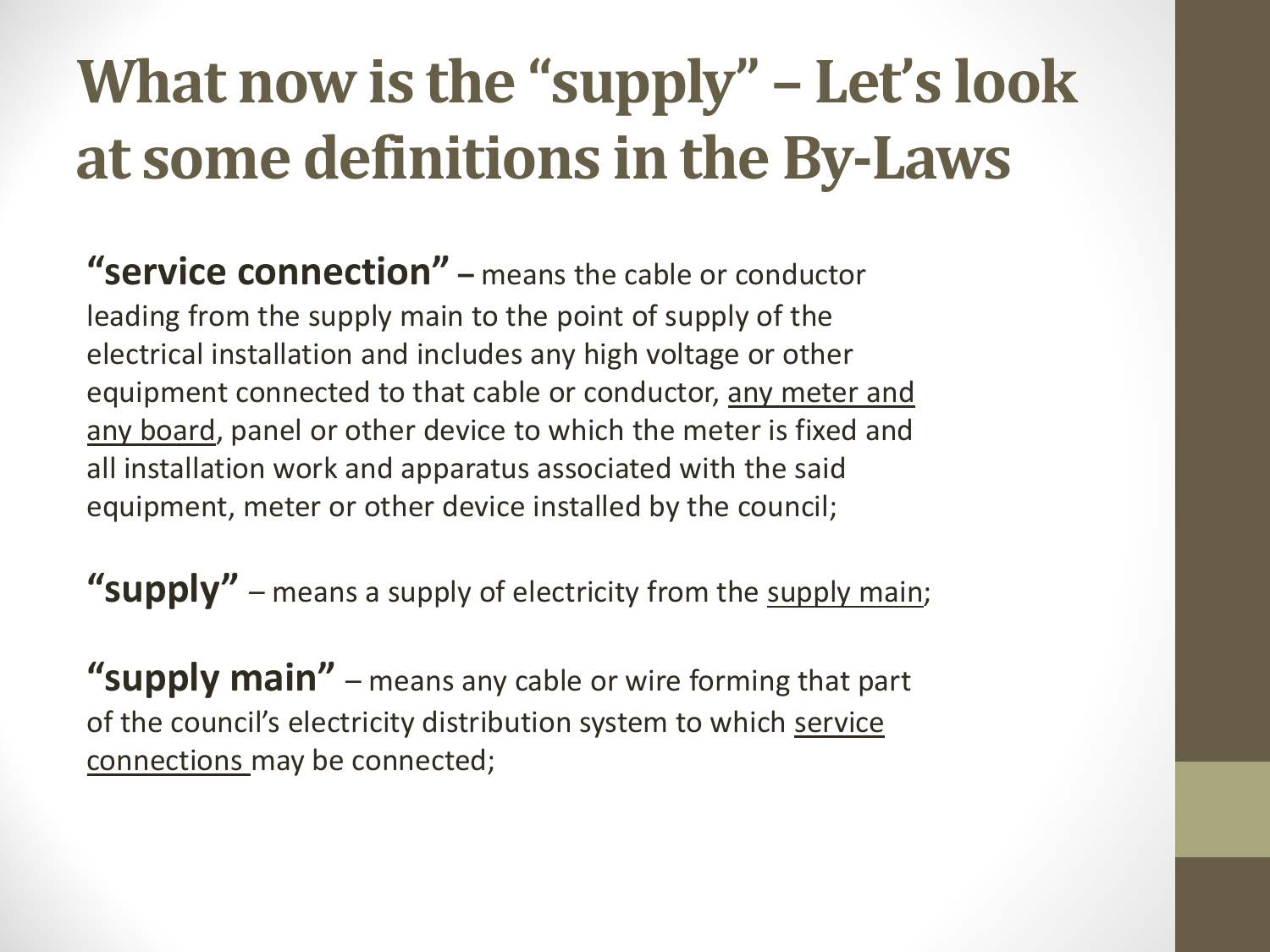### Effect of the By-Laws - Conclusion

- The Council may disconnect the "Supply"
- But what is the "Supply"
- **In a Sectional Title Scheme Scenario** normally Electricity is supplied to a main DB board for the scheme. The Scheme pays the Council for the total usage of all occupants – THEN, electricity is distributed to each of the units in the Scheme, where separate meters measure the consumption and the owner of the unit gets billed for the individual usage.
- **In a Landlord/Tenant Scenario -** Electricity is supplied to a main DB board for the property, measured by the meter, billed to the owner and passed onto the tenant.
- So it seems that the Council may terminate the "supply" by disconnecting the meter or board.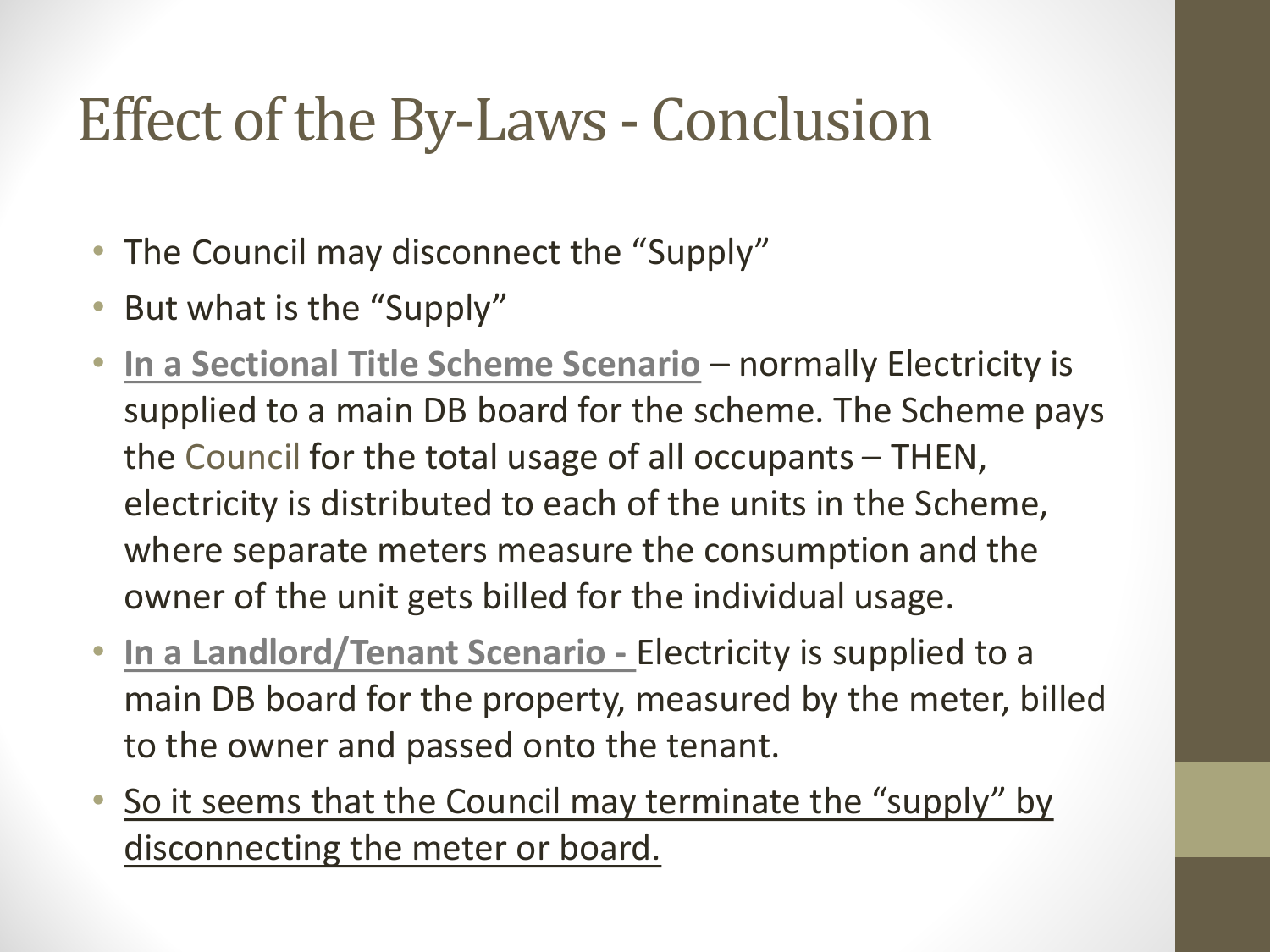Section 16 of **The Rental Housing Act, 1999** provides that any person who unlawfully **shuts off the utilities** to a rental housing property shall be guilty of an offence and liable on conviction to a fine or imprisonment not exceeding 2 years or to both such fine and imprisonment.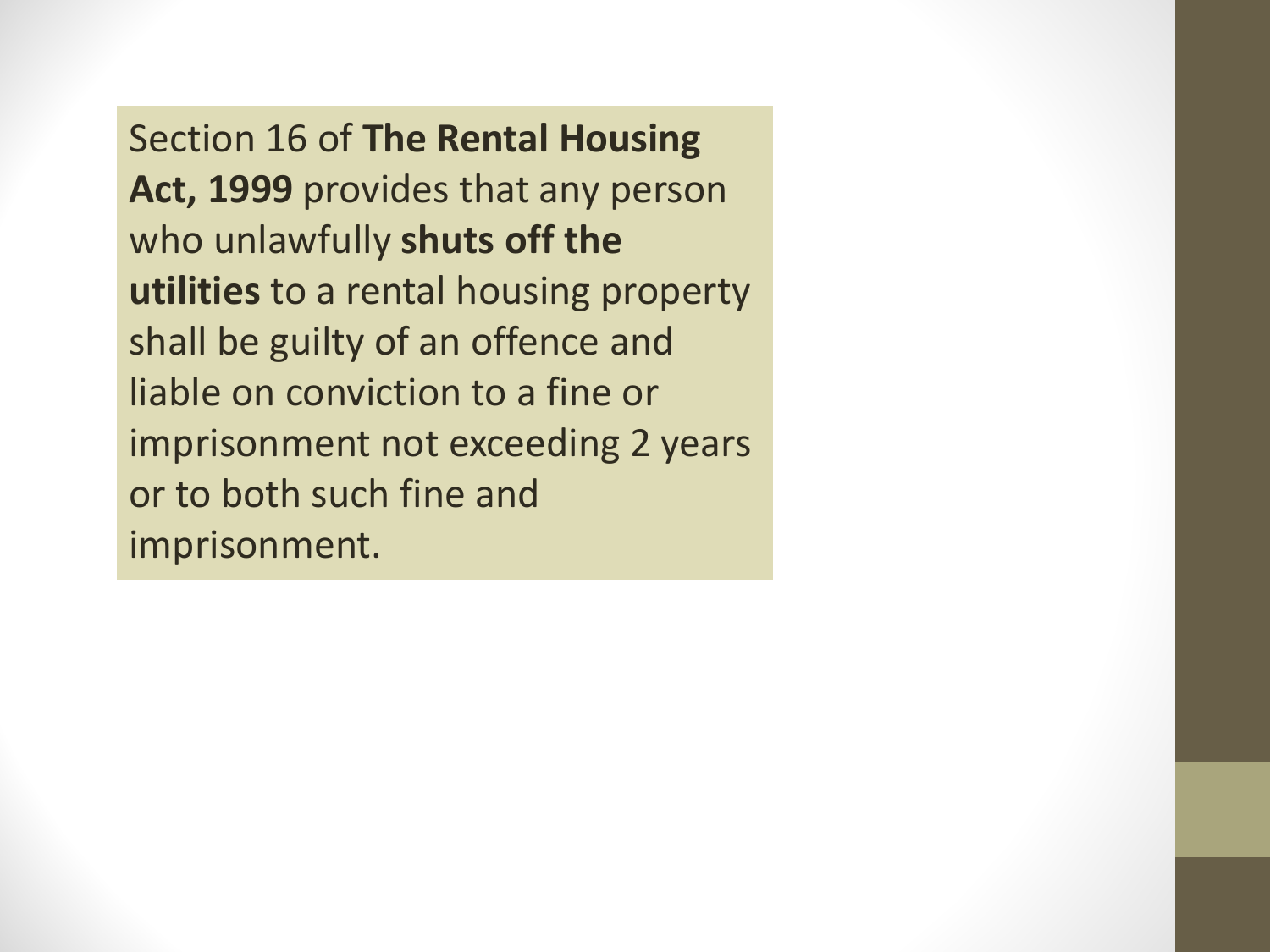### **What now are the "utilities" – Let's look at a definition**

- "Utilities" are not defined in the Rental Housing Act
- "Utilities" are legally defined as "a commodity or service, such as electricity or water, that is provided by a public utility.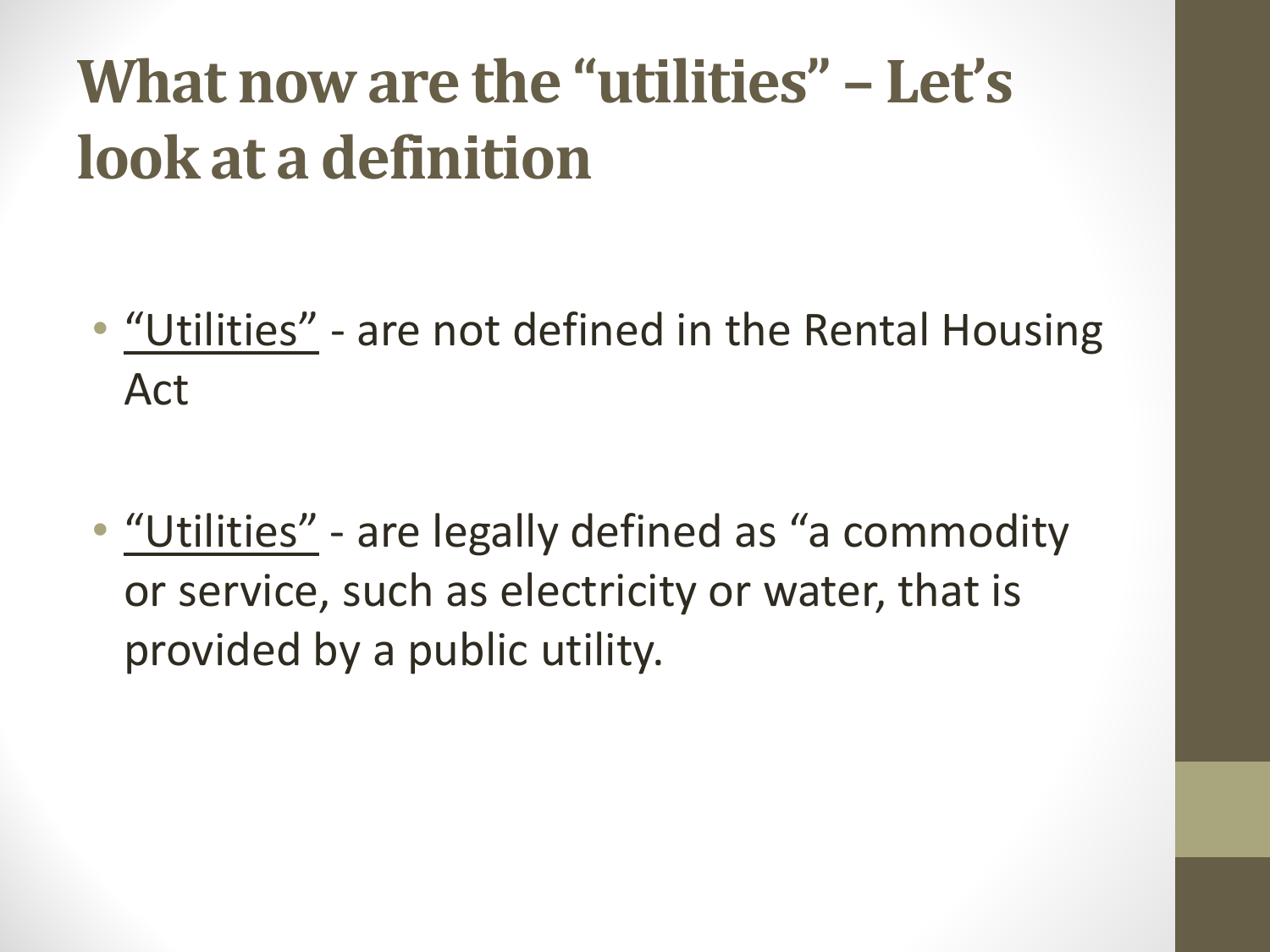#### **Before we leave the -Rental Housing Act – Lets**  look at the - Procedural Regulations - ito the Act

• **9. Spoliation and Interdict Procedure**

•

•

- (1) In terms of s 13 (12) (c) of the Act, a tenant or landlord may lodge a complaint on an urgent basis for **spoliation** or interdict.
- (2) The staff of the Tribunal shall conduct any preliminary enquiry and investigate the circumstances surrounding the complaint to ascertain the urgency thereof, and will advise the Tribunal accordingly.
- (3) The respondent will be served immediately with the **Tribunal's interim ruling** made, together with a copy of the complainant's statement.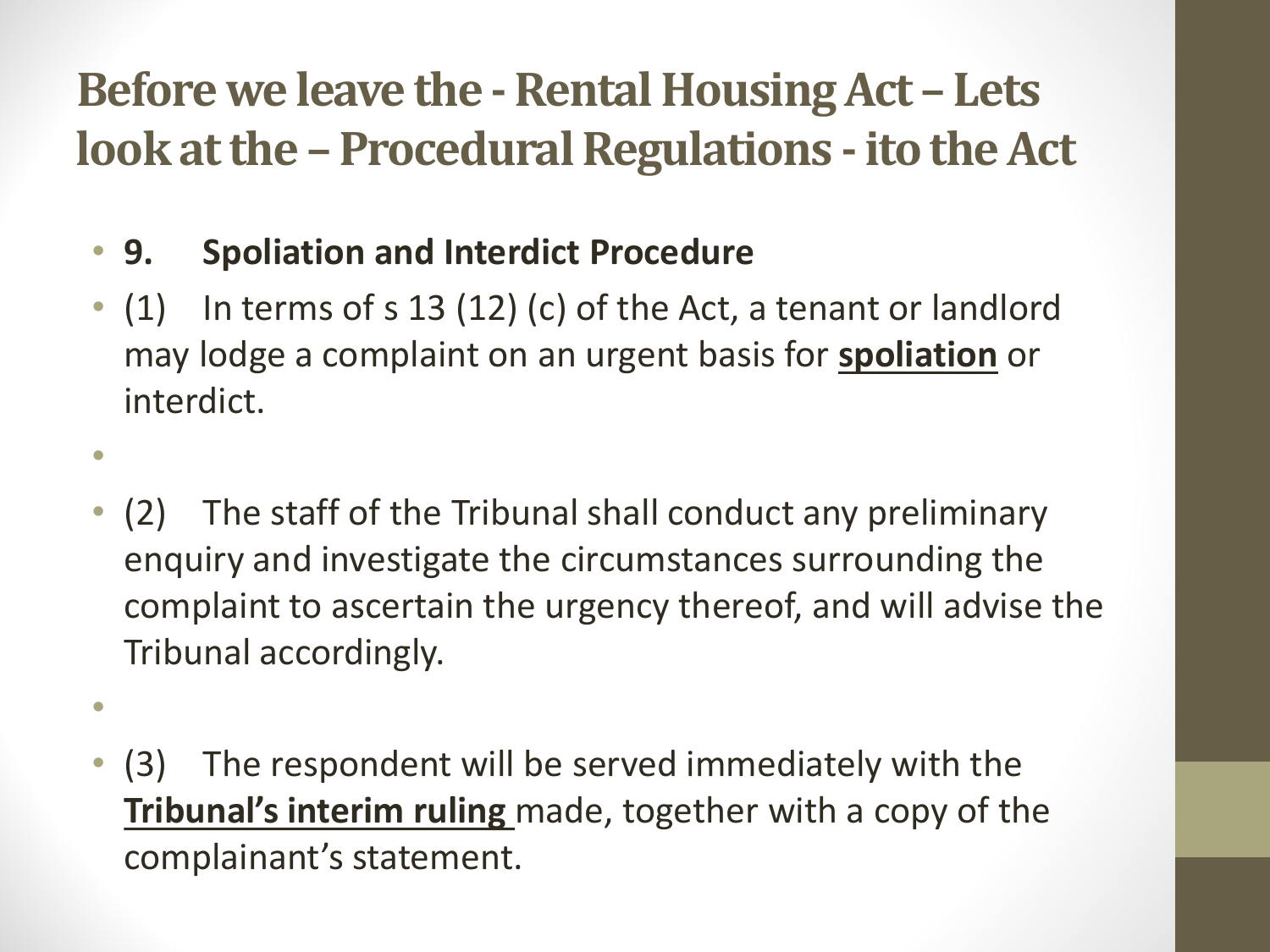#### **Lets take a last look at the –Unfair Practise Regulations -ito the Act**

- **3. Leases**
- (b) A landlord and a tenant may include in a lease agreement terms and conditions **not** prohibited by these **regulations, the Act or any other law**.....
- (c) A lease agreement must **not** include any provision which
	- (ii) excludes liability of either party for failing to comply with a duty under **the lease, these regulations, the Act or any other law**.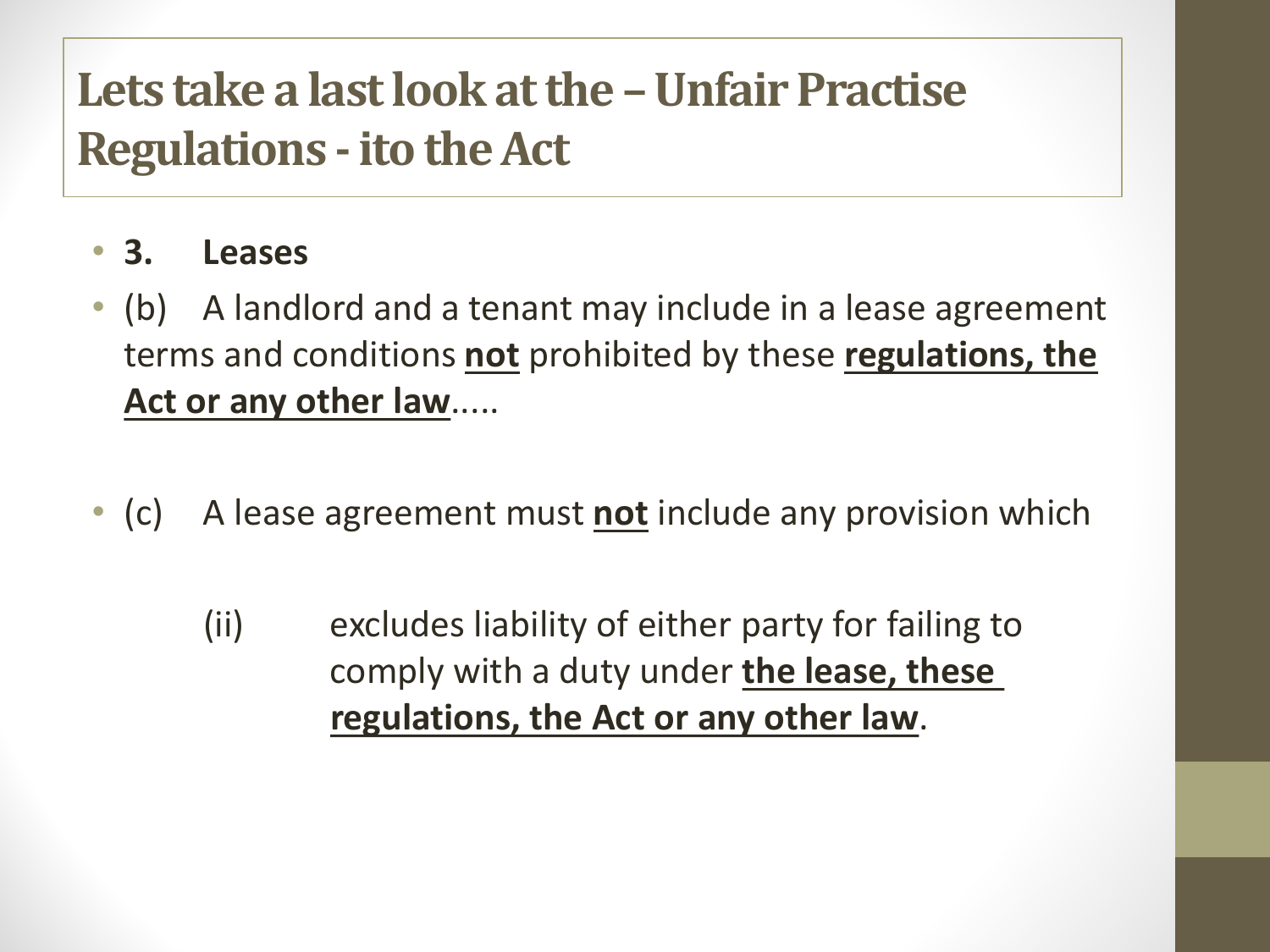#### **12. Municipal Services**

- (1) A landlord who is obliged by law or in terms of the express or implied terms of the lease to provide water, **electricity** or gas services to a tenant, must –
- (a) Provide such service;
- (b) **not cause the non supply** or interrupted supply of services to a dwelling without a court order, except –
- (i) In an emergency; or
- (ii) after reasonable notice to the tenant to do maintenance, repairs or renovations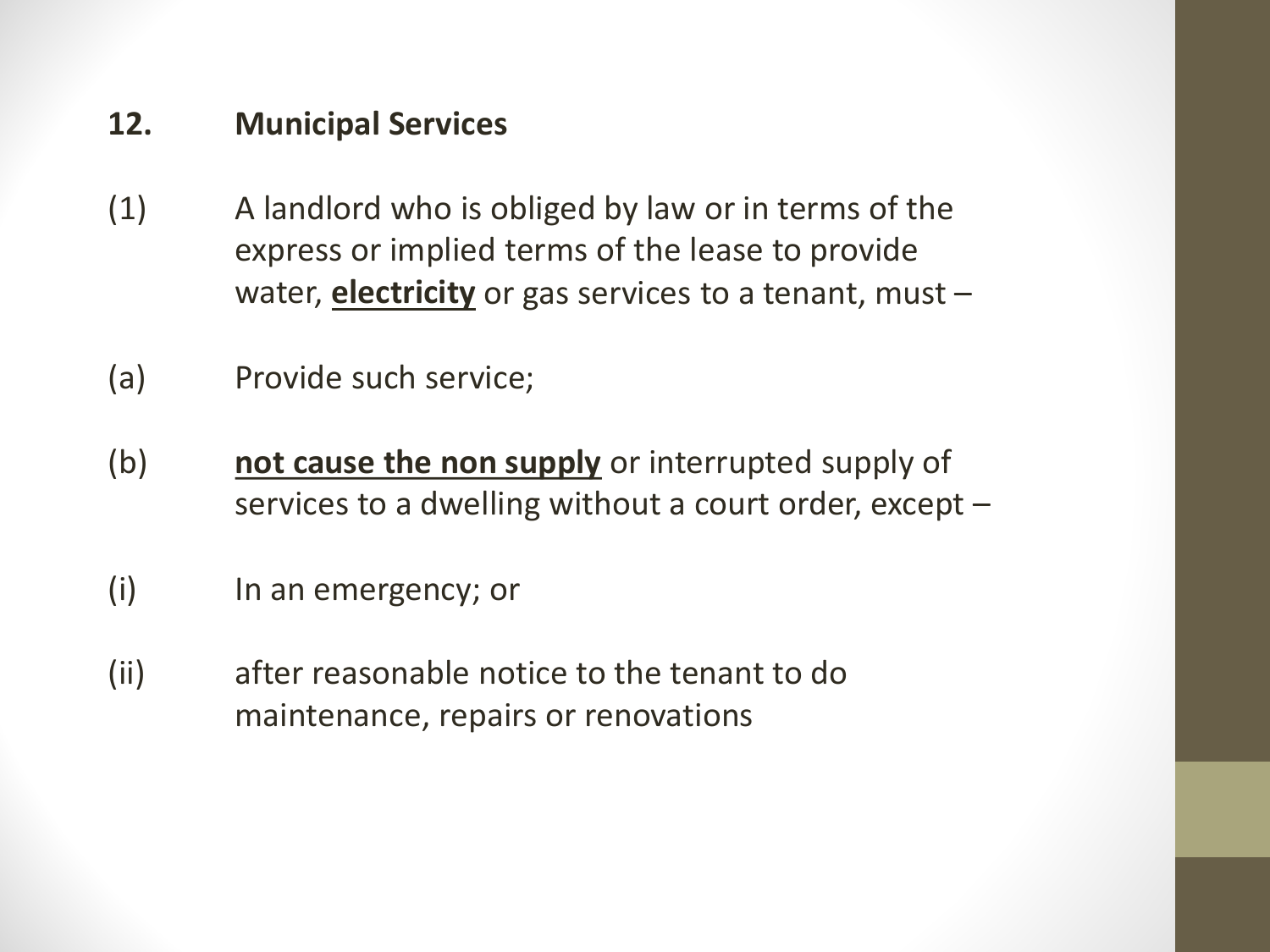**14. Offences and Penalties** Should the landlord or tenant **fail to comply** with any **provision of the Act or the Regulation** or a ruling of the Tribunal, and found guilty, a **fine** may be imposed or **imprisonment** not exceeding two years or to both such fine and such imprisonment.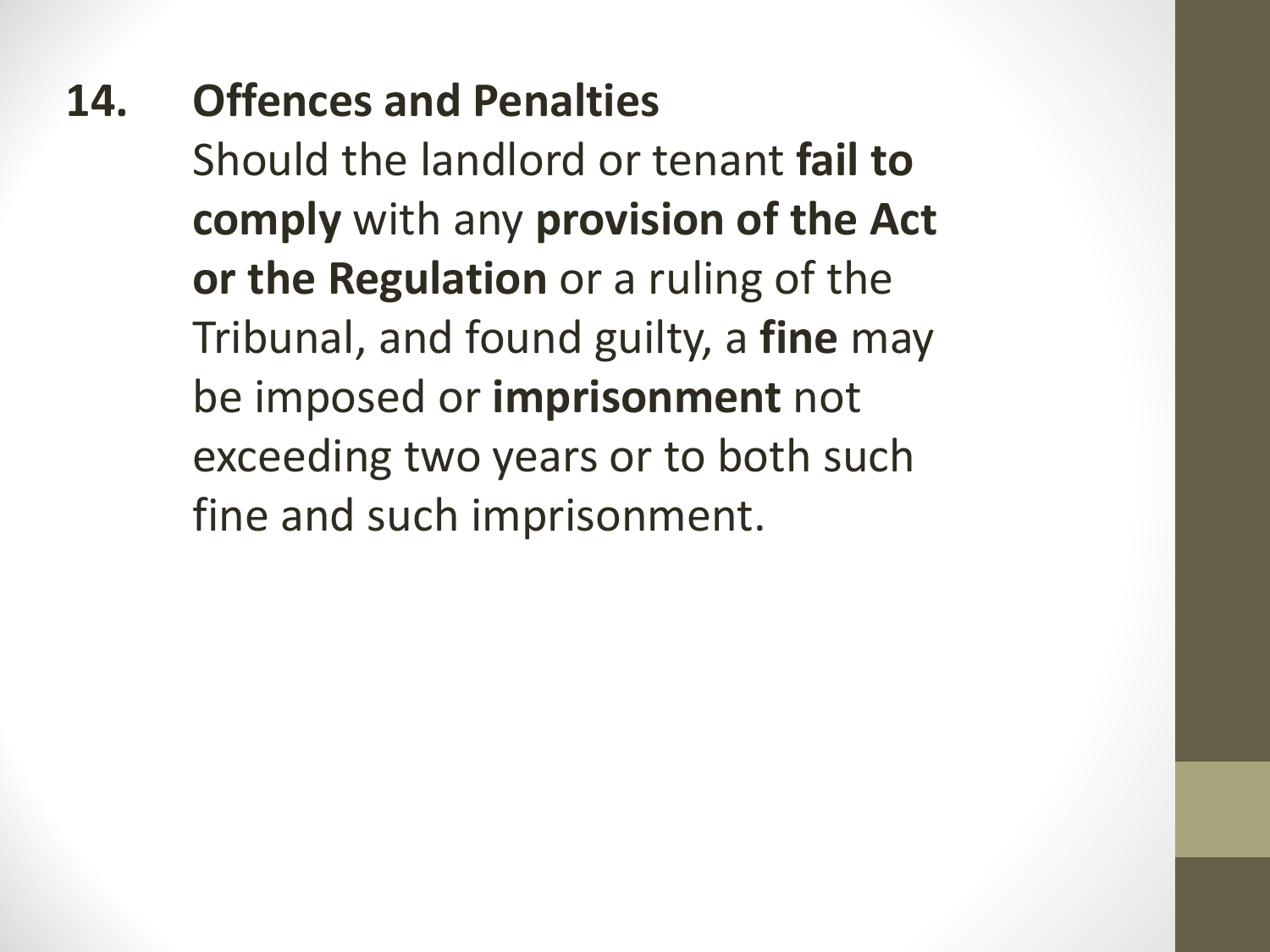#### **Electricity Act, 1987, now repealed by the Electricity regulation Act**

• Section 27(3) of The **Electricity Act, 1987** provides that any person, who without legal right (the proof of which shall be upon him) **cuts off** or damages or **interferes** with **any apparatus for generating, transmitting or supplying electricity**, shall be guilty of an offence and liable on conviction to a fine not exceeding the amount which the Minister may from time to time prescribe by regulation or to imprisonment for a period not exceeding 12 months or to both such fine and such imprisonment.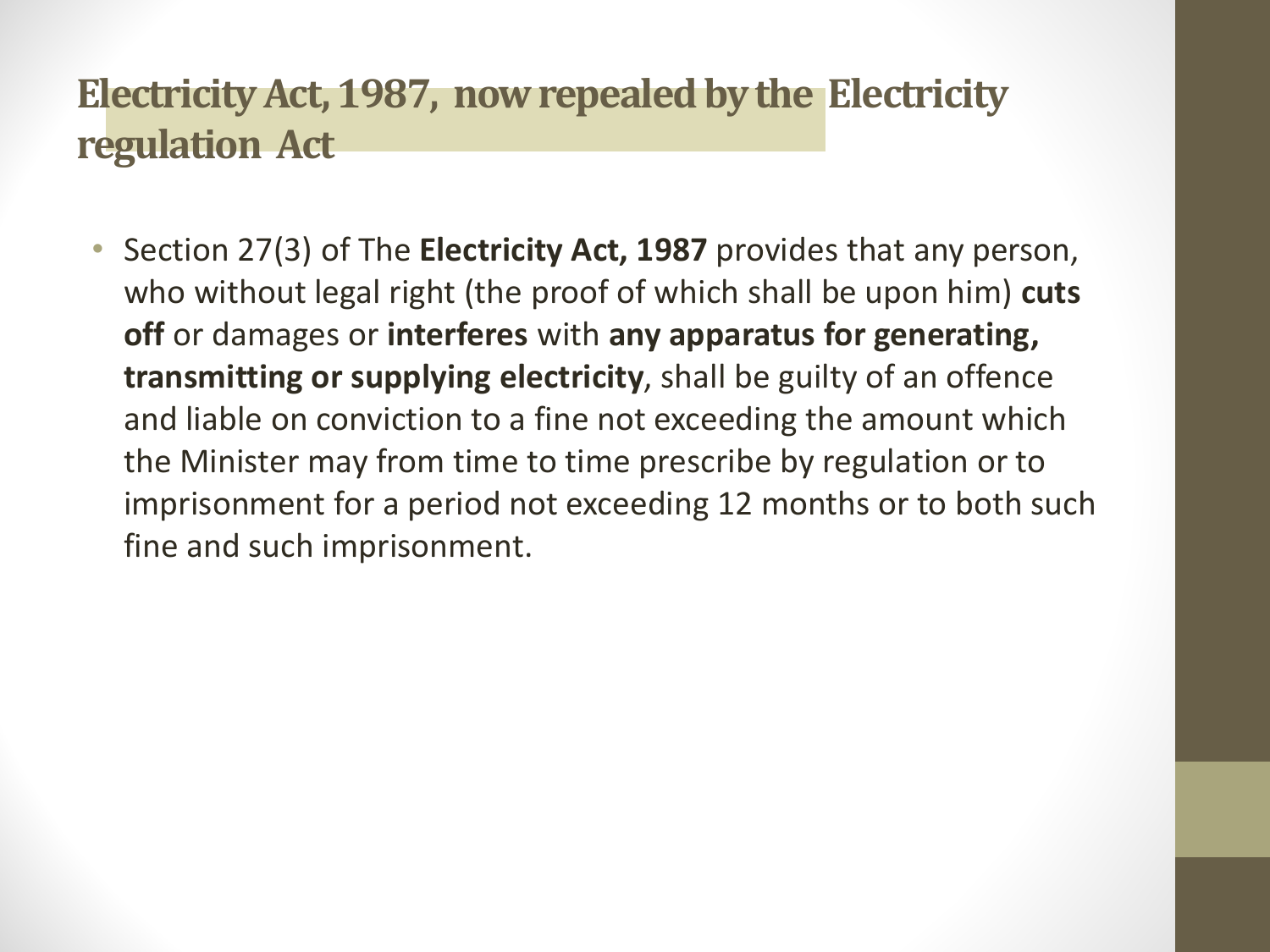## S37 (2) Sectional Titles Act

• (2) Liability for contributions levied under any provision of subsection (1), save for special contributions contemplated by subsection (2A), accrues from the passing of a resolution to that effect by the trustees of the body corporate, **and may be recovered by the body corporate by action in any court (including any magistrate's court) of competent jurisdiction from the persons who were owners of units**, holders of exclusive use areas and holders of real rights of extension at the time when such resolution was passed…..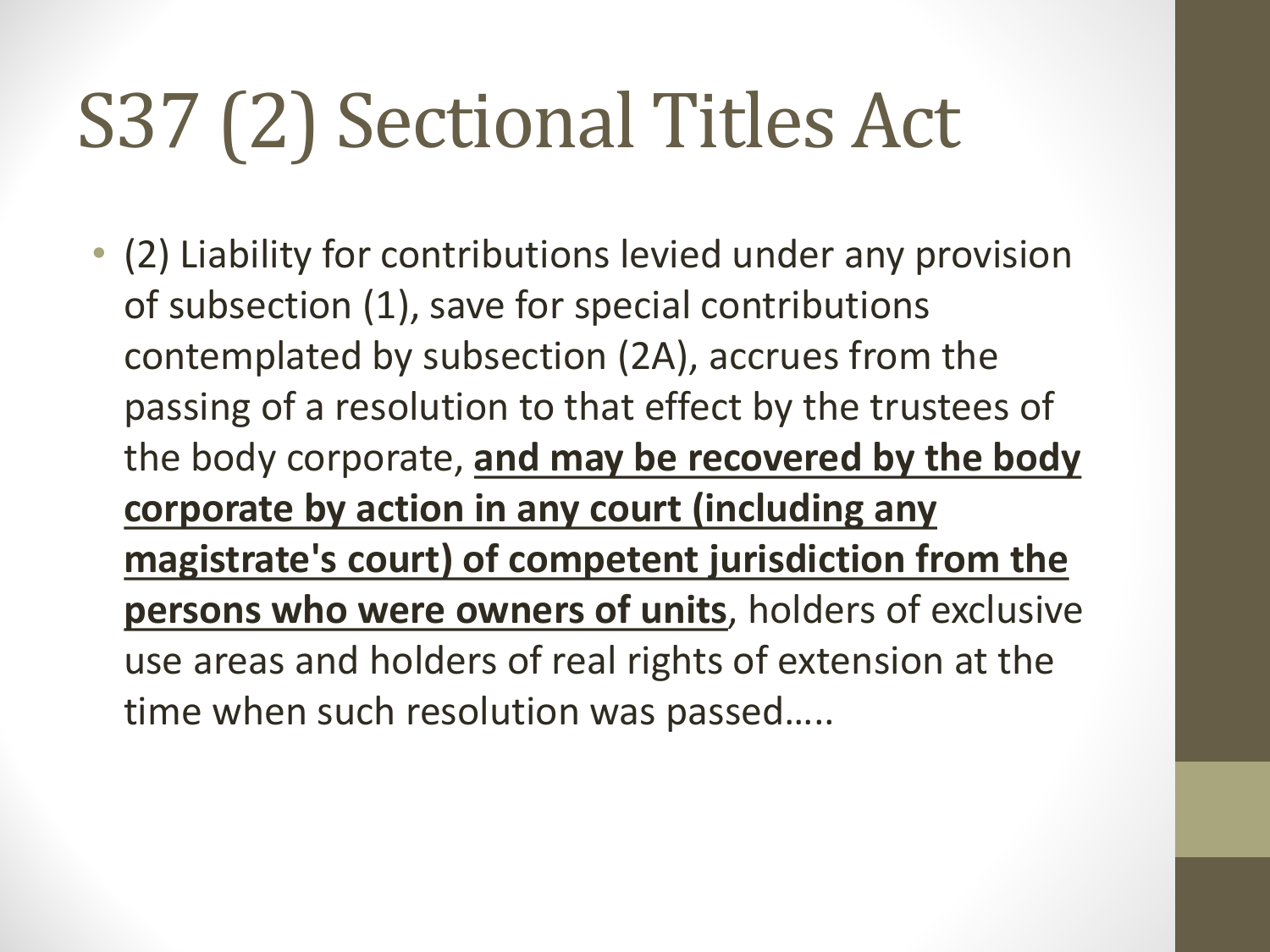## Summary of the Legislation

- The **By Laws** obviously do not entitle the Body Corporate to take such similar steps as the Council is entitled to take.
- The **Rental Housing Act** applies to a landlord/tenant scenario (**not** to a body corporate/owner **OR** to a body corporate/tenant scenario and deems it an offence for the Landlord to shut off the utilities to a unit occupied by a tenant.
- The **Sectional Titles Act** directs a specific avenue to recover outstanding levies.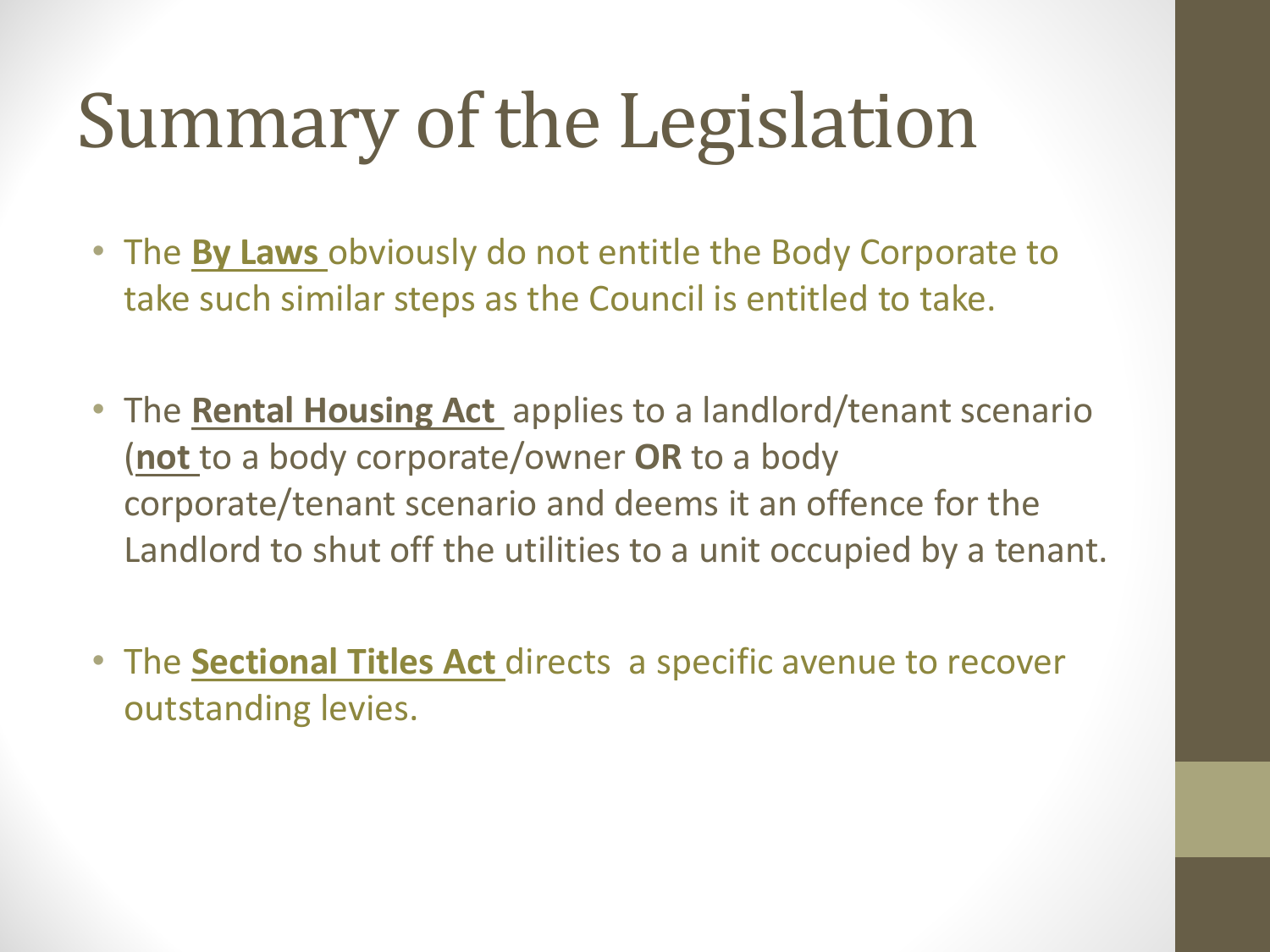#### What does the Common Law say:

• If a Landlord/Body Corporate does terminate a defaulting tenant/owner's electrical supply, the owner may bring what is called a **SPOLIATION APPLICATION** to Court. In essence, spoliation means that a party's peaceful possession of an item has been unduly disrupted. Plainly put the remedy is available where a party disturbs this peaceful possession and acts by taking "the law into his own hands". In almost all cases the owner will succeed in his application to Court. The Court will order the electricity to be turned back on and will order the Landlord/Body Corporate to pay back to the tenant /owner the legal costs of the court application which the tenant/owner has incurred.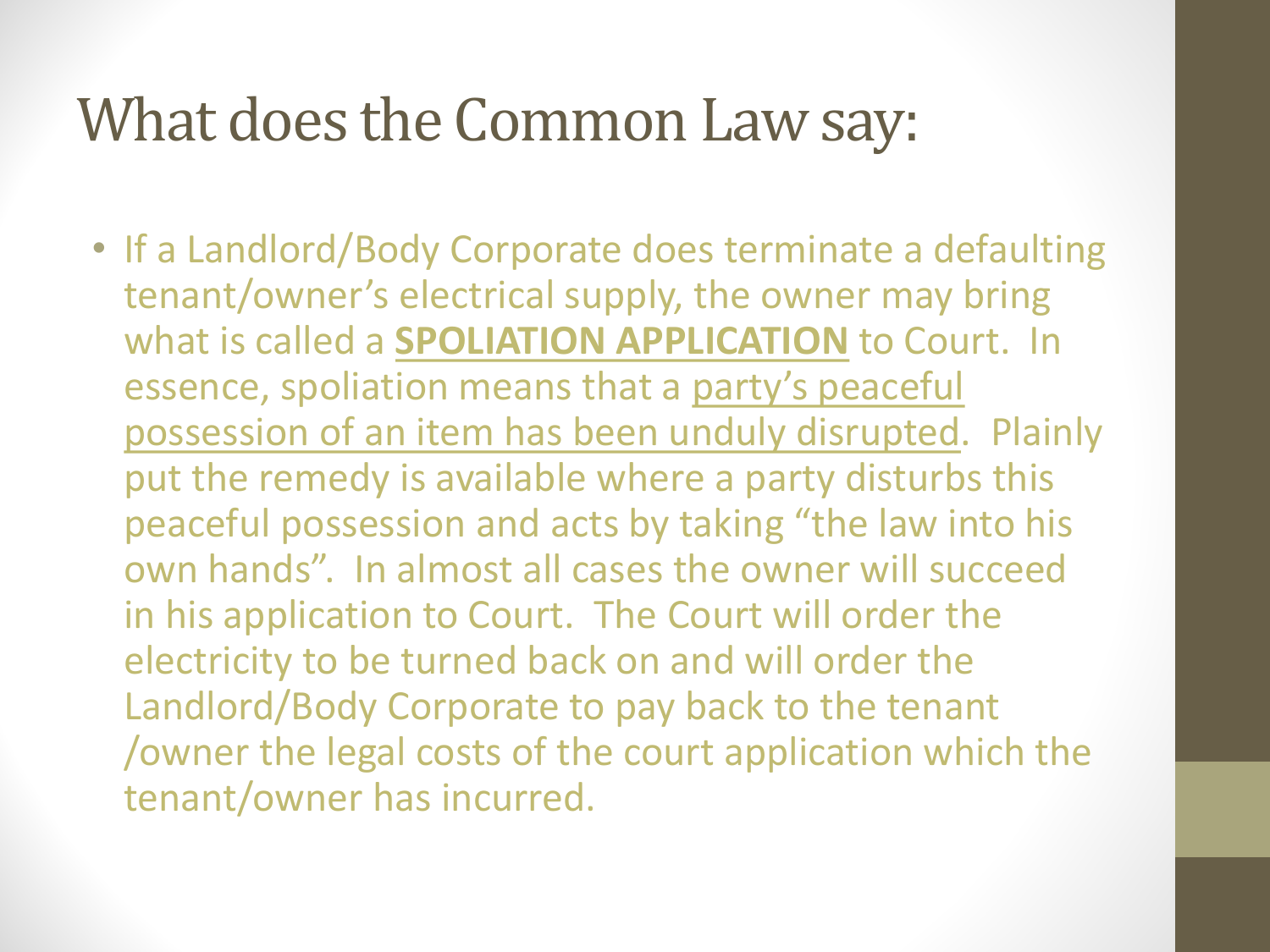How do the Courts view termination of electricity:

•In the case of *Queensgate Body Corporate v Claesen in 1998.* The court stated in its judgment that the termination of electricity is "a clear act of spoliation".